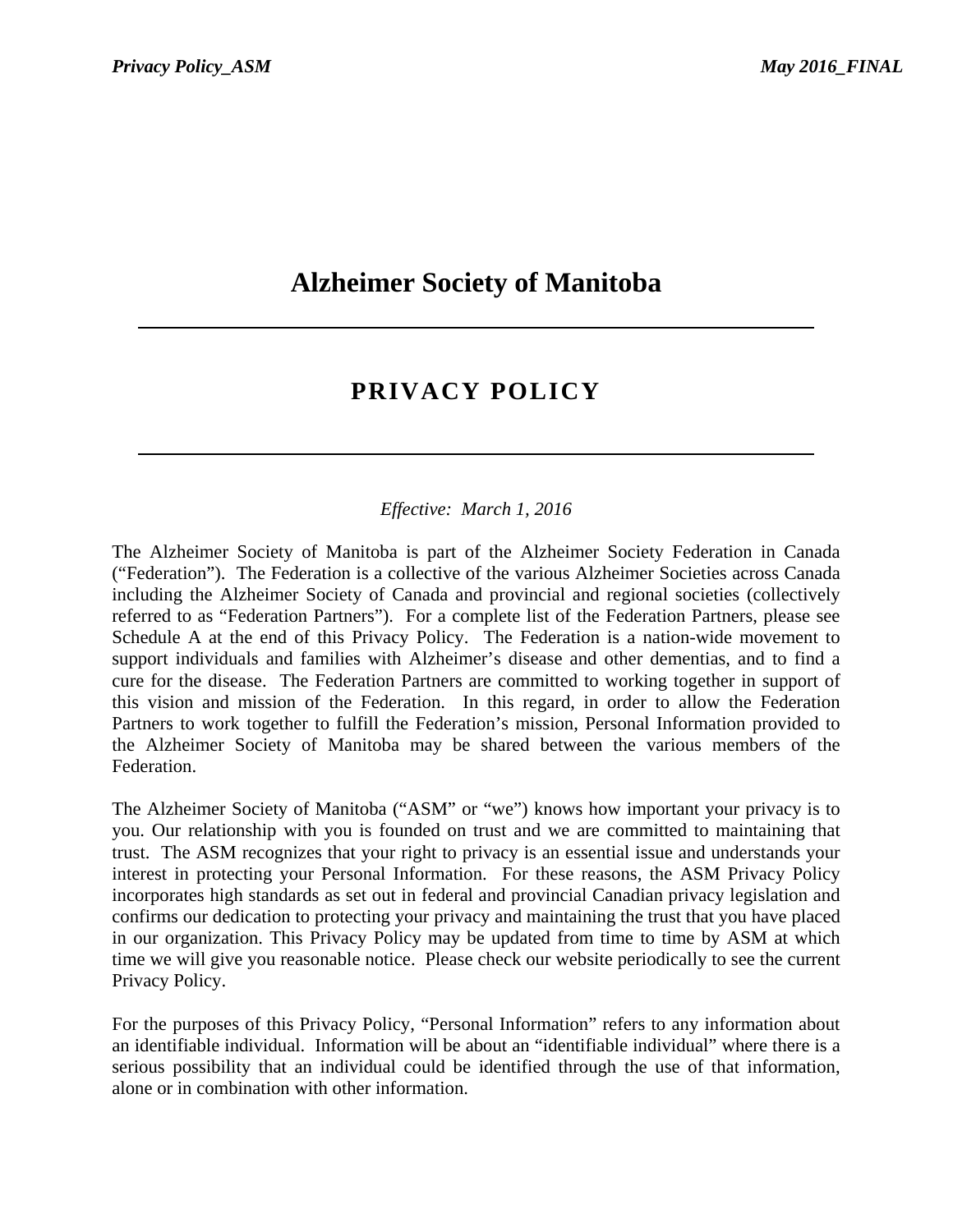# 1. **Collection of Personal Information**

ASM is committed to identifying the purposes for which Personal Information is collected at or before the time the information is collected, and to documenting the purposes for which Personal Information is collected. The Personal Information we may collect from you includes:

- name
- contact information (address, email, and/or phone, title)
- relationships

When you provide us with your Personal Information we assume you consent to our collecting it and using it for the specific purposes identified at the time of the collection or in this Privacy Policy. We do not collect Personal Information indiscriminately and we do not collect any information about you unless you provide it to us willingly.

# 2. **Use of Personal Information**

The above noted Personal Information we collect from you may be used by ASM and Federation Partners for the following limited purposes:

- To cross-reference Personal Information between and amongst all Federation Partners;
- To enable ASM to share information with you about our upcoming events and/or programs and services
- To invite you make a donation to help support the work of ASM

Some of the Personal Information we collect is needed in order to satisfy the requirements of Canada Revenue Agency (CRA). We may provide further details to you about Personal Information that we collect or uses that we may make of your Personal Information either at the time we ask you to provide that information or through changes to this Privacy Policy. Although you may choose to not share your Personal Information with us, if you choose not to do so, your involvement in our activities and the work of ASM may be limited.

If at one time you provided your Personal Information for any of the above reasons, or any additional reason, you may unsubscribe by contacting the Chief Privacy Compliance Officer whose information can be found at the bottom of this Privacy Policy.

# 3. **Disclosure of Personal Information**

By providing your Personal Information to us, you have confirmed your trust in us. We are honored by this and take pride in serving you. ASM may share your Personal Information in the following limited ways. If you would like to withdraw your consent to the disclosure of the Personal Information, please contact our Chief Privacy Compliance Officer whose contact information can be found at the bottom of this Privacy Policy. Please note that the withdrawal of your consent may impact on our ability to serve you and to maintain your relationship with us.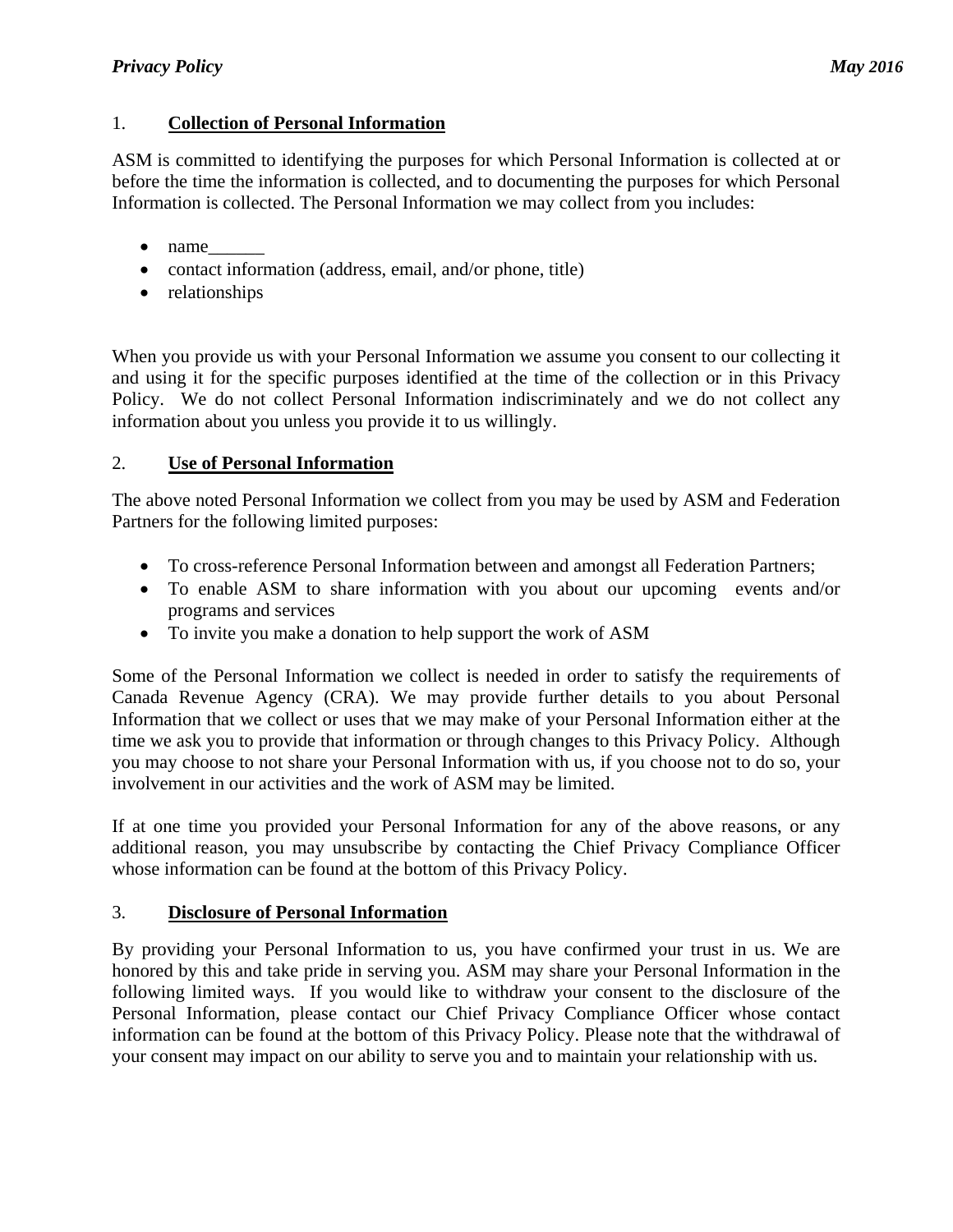Personal Information may be shared as necessary between and amongst all Federation Partners for the purposes stated within this Privacy Policy or disclosed at the time of collection;

Personal Information may also be disclosed without your consent if required by law or by order or requirement of a court, administrative agency or governmental tribunal; where the society believes, upon reasonable grounds, that it is necessary to protect the rights, privacy, safety, or property of an identifiable person or group.

ASM remains responsible for Personal Information in its possession or custody, including information that we transfer to a third party for processing or for storage. As such, ASM enters into confidentiality or contractual agreements with third parties which are engaged to perform services on its behalf and to whom we transfer Personal Information for processing or storage requiring them to provide a level of security comparable to that provided under its Privacy Policy.

# 4. **Storing, Processing and Securing Personal Information**

ASM stores and maintains Personal Information in conformity with the requirements of the *Personal Information Protection and Electronic Documents Act* and the Model Code for the Protection of Personal Information created and approved by the Canadian Standards Association. When we use third party service providers for storing or processing of Personal Information, we use contractual or other means to ensure that your Personal Information is protected. In some cases, third party service providers may store or transfer Personal Information in or to countries where compliance with Canadian privacy laws cannot always be guaranteed. Please rest assured that ASM makes reasonable efforts to contract only with trustworthy service providers who are committed to protecting the privacy of your Personal Information.

We use a variety of secure means to store and safeguard your Personal Information. These include:

- Password protected databases with access limited to authorized staff.
- All paper based information is stored either in a locked filing cabinet or in a secure offsite storage facility. The information is stored for seven years as per CRA legislative rules. After seven years the information is shredded offsite by a company that follows strictest industry standards for safeguarding information and data security.
- All ASM electronic files are saved on a password protected secure network. All network traffic routes through a firewall that is regularly monitored by an IT company that follows industry standards for protecting and safeguarding information and data security.
- Building premises are secured by an Alarm system that is monitored 24/7. Off hours access is limited to authorized staff.

Relevant staff members of ASM have access to your Personal Information as required, and only as reasonably necessary on a need-to-know basis to fulfill the purposes identified upon the collection of the information, or for the purposes stated in this Privacy Policy, for example to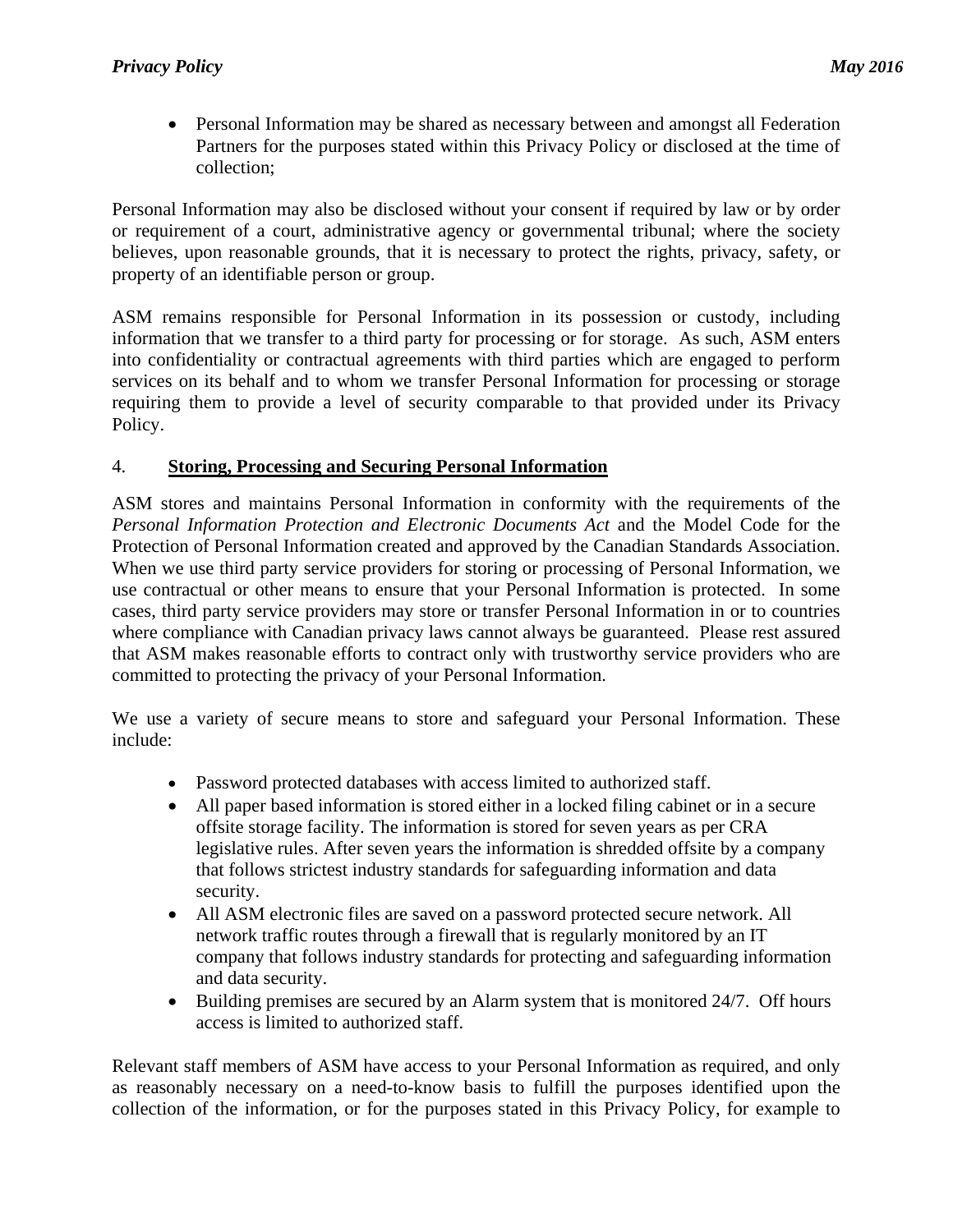organize fundraising campaigns, process donations, or fulfill marketing and communication purposes.

# 5. **Website Use**

ASM may collect and use an individual's IP address, and date and time that the individual accessed our website, to help identify the individual, gather broad demographic information about users of the website, diagnose problems with our systems, and administer the website.

Depending on an individual's browser settings, the website may use cookies. A cookie is a tiny element of data that a website can send to an individual's browser, which may then be stored on their hard drive so the website can recognize them when the individual returns to the particular website. We use cookies to deliver content according to the individual's preferences and to save the individual's log-in information for the message board so that the individual is not required to re-enter it while the individual uses the website. If an individual's browser settings do not accept cookies from our website, they may not be able to take advantage of all of the features of the website.

We use "Google Analytics" to collect information about use of the website. Google Analytics is a web analytics service that uses cookies to track information about the use of the website such as how often users visit the sites, what pages they visit when they do so, and what other websites they used prior to coming to the website. This information is used to improve website. Google Analytics only collects the IP addresses assigned to you on the date you visit the site, rather than your name or other identifying information about an individual. Information collected through the use of Google Analytics is not combined with personally identifiable information. Google's ability to use and share information collected by Google Analytics about your visits to the website is restricted by the Google Analytics Terms of Use and the Google Privacy Policy. Google Analytics stores information on servers in the United States and the governments, courts or law enforcement, or regulatory agencies of the United States may be able to obtain disclosure of Personal Information through the laws of the United States. You can prevent Google Analytics from recognizing you on return visits to the website by disabling cookies on your browser. If you choose, you can opt out by turning off cookies in the preferences settings in your web browser. For more information on Google Analytics, please visit: http://www.google.com/analytics/.

# 6. **The Model Code for the Protection of Personal Information**

ASM applies the ten principles of the Model Code for the Protection of Personal Information when collecting, using or disclosing your Personal Information:

# (i) **Accountability**

ASM is responsible for the Personal Information collected and maintained by it and which is under its control. In order to fulfill this responsibility we have designated a Chief Privacy Compliance Officer whose contact information is available at the bottom of this page, to be responsible for the day-to-day care and control of Personal Information. We have taken the following measures to ensure compliance with this Privacy Policy: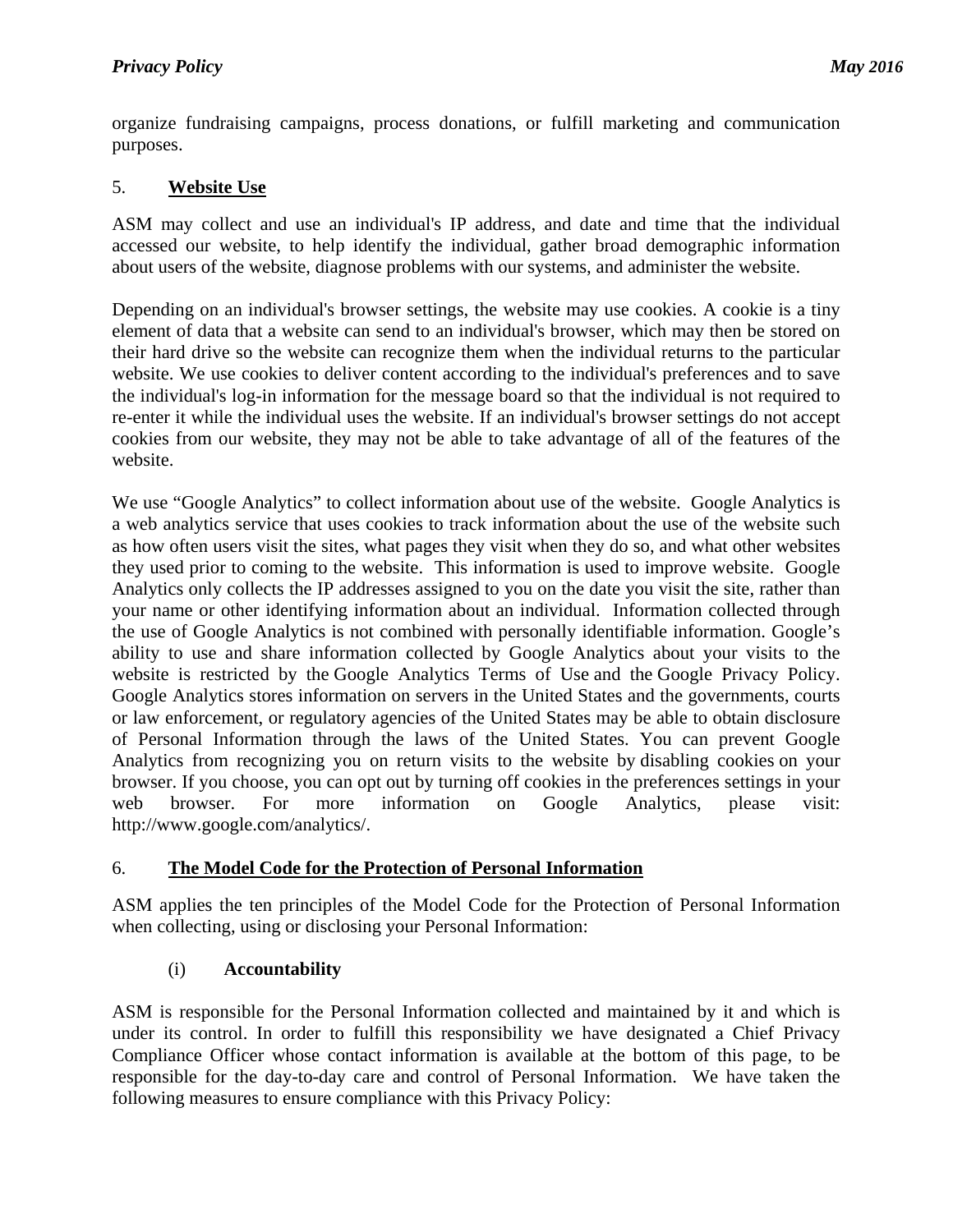(a) Developing procedures to protect Personal Information;

(b) Developing procedures to receive and respond to complaints and inquiries;

(c) Training our staff about our policies and practices respecting Personal Information; and

(d) Developing and distributing information to our staff and the general public explaining our policies and procedures respecting Personal Information.

#### (ii) **Identifying Purposes**

ASM is committed to openness to you regarding its collection and use of Personal Information, as discussed above. To demonstrate this openness, we require the consent of individuals prior to using their Personal Information for any purpose other than that for which it was originally collected or stated within this Privacy Policy. Similarly, if any individuals wish to be advised of the Personal Information we have related to them, they can contact us at the address set out below.

#### (iii) **Consent**

ASM is committed to ensuring that you are aware of how your Personal Information is used. We are dedicated to obtaining the informed consent of individuals who provide us with their Personal Information. If your Personal Information is to be used for a new purpose not previously identified at the time of collection or in this Privacy Policy, consent for that new purpose would be obtained. To this end, all our employees, personnel or agents are instructed to provide information about how Personal Information is used by us to all interested individuals who inquire, as well as obtain the informed consent of those who provide their Personal Information. As well, we may periodically request written confirmation from you to ensure that the Personal Information collected and maintained by us is up-to-date and accurate. We also may ensure that we have your continuing consent to use and retain your Personal Information. We will not disclose your Personal Information, without your consent. It will only do so if required by law or in the good faith belief that such action is necessary to:

- (a) conform to obligations imposed by law or statute;
- (b) meet an emergency need; and/or
- (c) as required pursuant to a criminal investigation.

You may withdraw your consent at any time, subject to legal or contractual restrictions and reasonable notice, by contacting the Chief Privacy Compliance Officer. Please note that the withdrawal of your consent may impact on our ability to serve you and to maintain your relationship with us.

## (iv) **Limiting Collection**

ASM restricts the collection of Personal Information only to that information that is necessary for the limited purposes noted above. We are committed to collecting Personal Information in a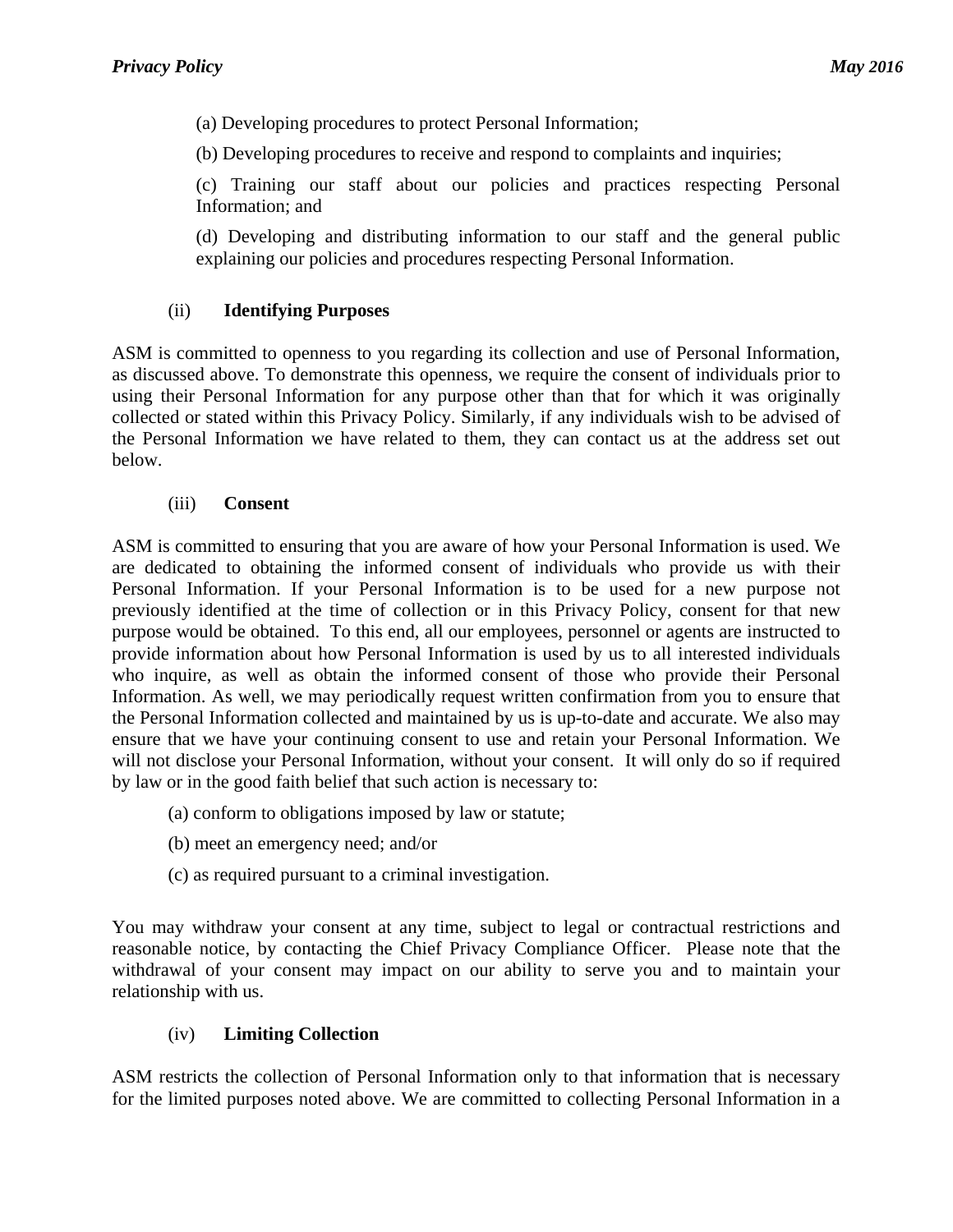fair, open and lawful manner. For this reason, we do not indiscriminately collect Personal Information. We collect Personal Information to fulfill the above-noted purposes only, and for no other purposes.

# (v) **Limiting Use, Disclosure and Retention**

ASM does not use Personal Information for purposes other than those for which it was originally collected or stated in this Privacy Policy, unless it has first obtained the consent of the person from whom such information was received. We retain Personal Information only for as long as it is needed and only for the fulfillment of the purposes for which it was originally collected, or for as long as legally required. Once Personal Information is no longer needed, it is shredded and disposed of. When disposing of or destroying Personal Information which is no longer needed, we ensure the appropriate measures are taken regarding the disposal or destruction so as to prevent unauthorized parties from gaining access to the information. ASM ensures that any third party service providers are following our policies regarding the retention and destruction of Personal Information.

# (vi) **Accuracy**

ASM is committed to maintaining accurate, complete and up-to-date Personal Information. If you are aware of changes to the Personal Information you have given to us, simply inform us of the changes and we will update our records accordingly. You may check and correct your Personal Information by contacting the Chief Privacy Compliance Officer assigned to oversee the day-to-day care and control of Personal Information by writing or emailing your request to the address set out below.

## (vii) **Safeguards**

ASM has developed and implemented security safeguards appropriate to the sensitivity of the Personal Information kept by us. We also ensure that any of our employees who deal with Personal Information are properly trained and are aware of the necessary and appropriate measures required to protect Personal Information. Any Personal Information kept by us is disposed of or destroyed once it is no longer needed to meet the purposes for which it was collected.

## (viii) **Openness**

ASM makes information about its policies and practices respecting the collection and maintenance of Personal Information available to all interested parties. We are pleased to answer any questions that you may have regarding the collection and maintenance of Personal Information. Please forward any questions in writing or email to the address set out below.

## (ix) **Individual Access**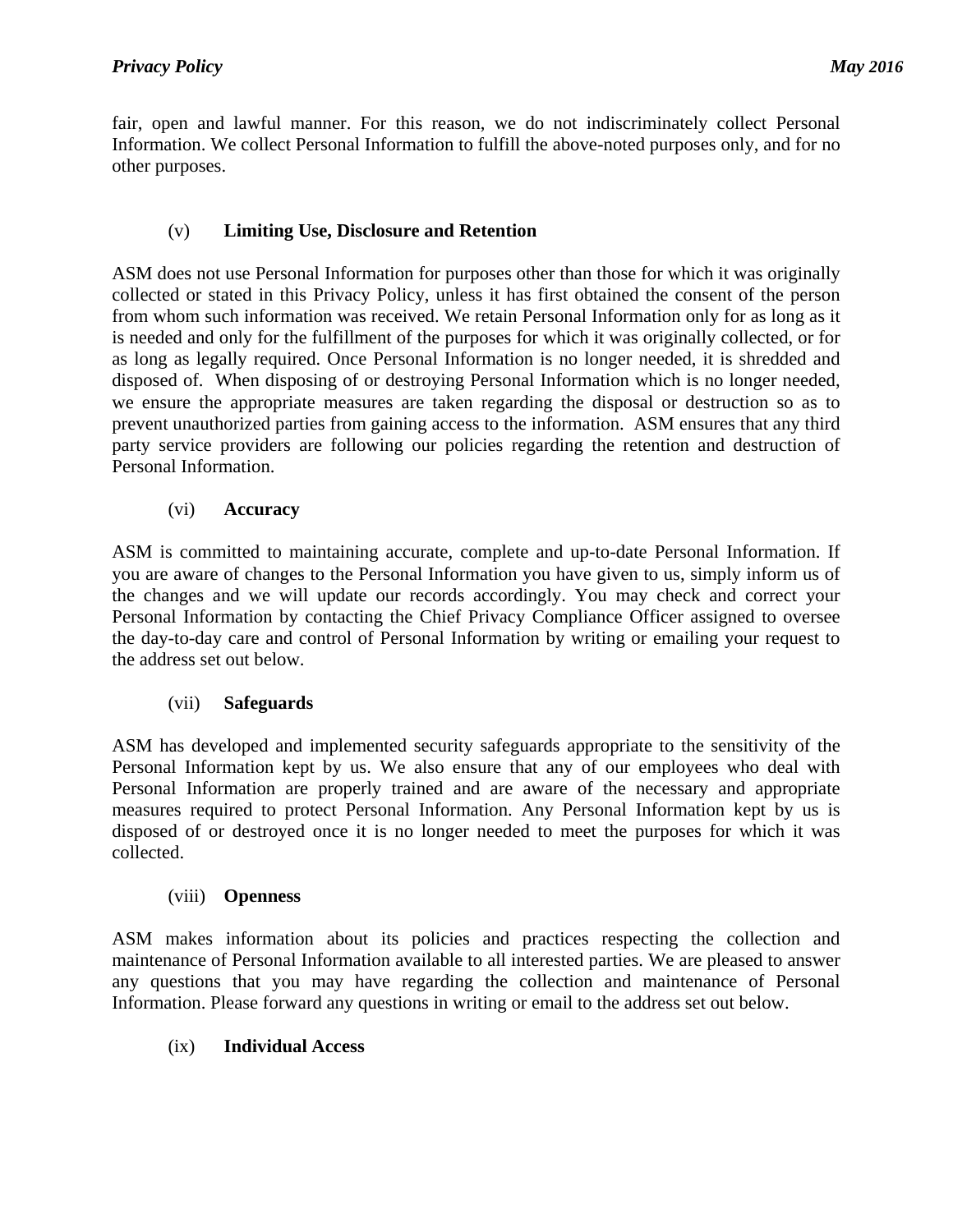You can also request access to your Personal Information held by us. However, we reserve the right to confirm the identity of the person seeking access to Personal Information before complying with any access requests. Please forward your access request in writing or email to the address set out below.

# (x) **Challenging Compliance**

As noted above, ASM has designated an official who is responsible for the day-to-day care and control of Personal Information. This official will receive and respond to all information requests regarding our privacy policies or about your Personal Information under our care and control. We investigate all complaints received by us and will respond in writing in a timely manner. If any complaint is found to be justified, then we will take appropriate measures to resolve the matter to the satisfaction of the complainant.

## 7. **Additional Information**

If you would like more information about our policies, or if you would like to access or correct the Personal Information we have about you in our records, then please contact our Chief Privacy Compliance Officer by email or in writing, as provided below:

## **ATTENTION: CHIEF PRIVACY COMPLIANCE OFFICER**

Sarbjit Bal – Finance and Administration Director Alzheimer Society of Manitoba 10-120 Donald Street Winnipeg, Manitoba R3C 4G2 sbal@alzheimer.mb.ca